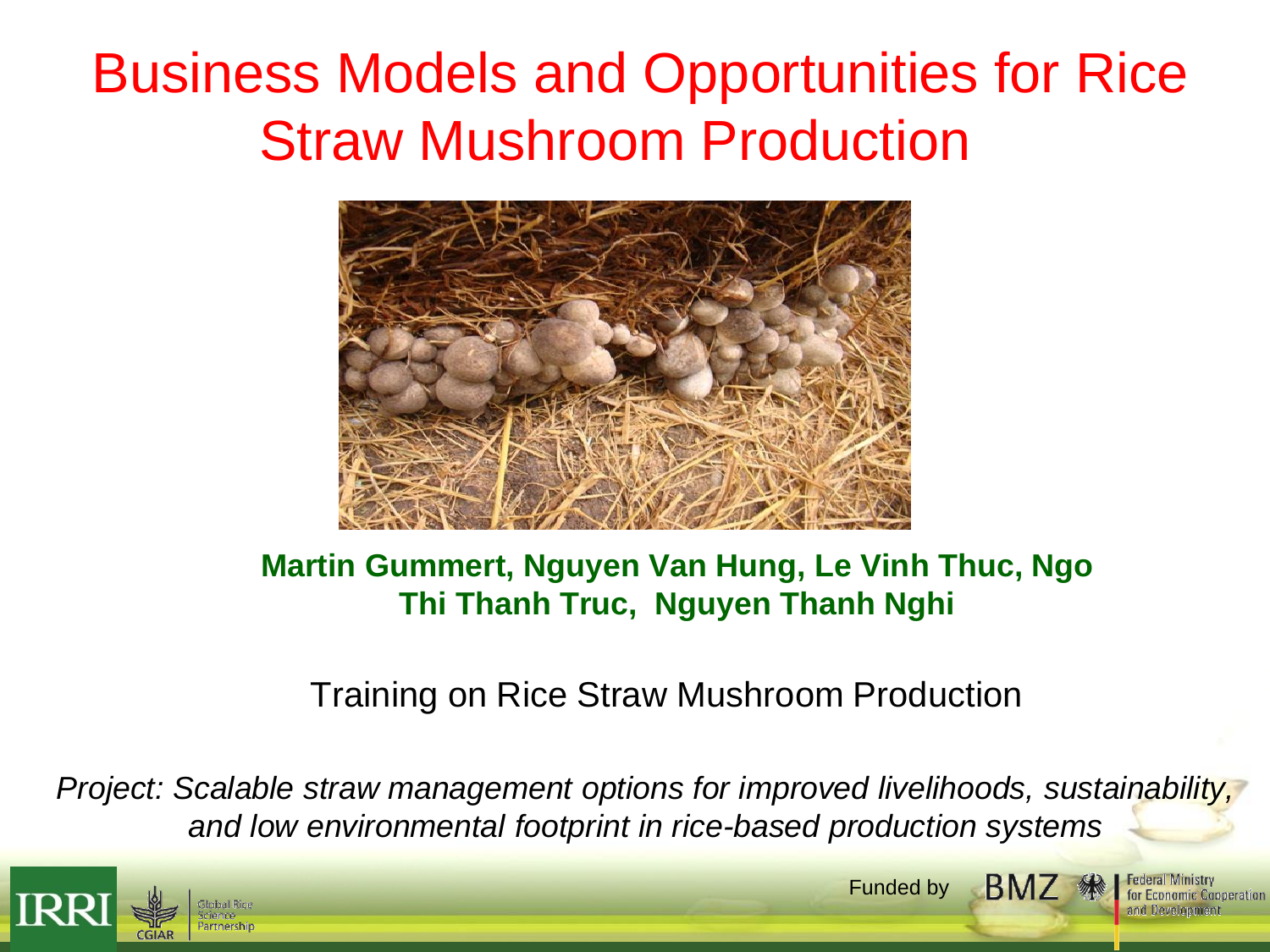#### Value chain of rice straw mushroom production

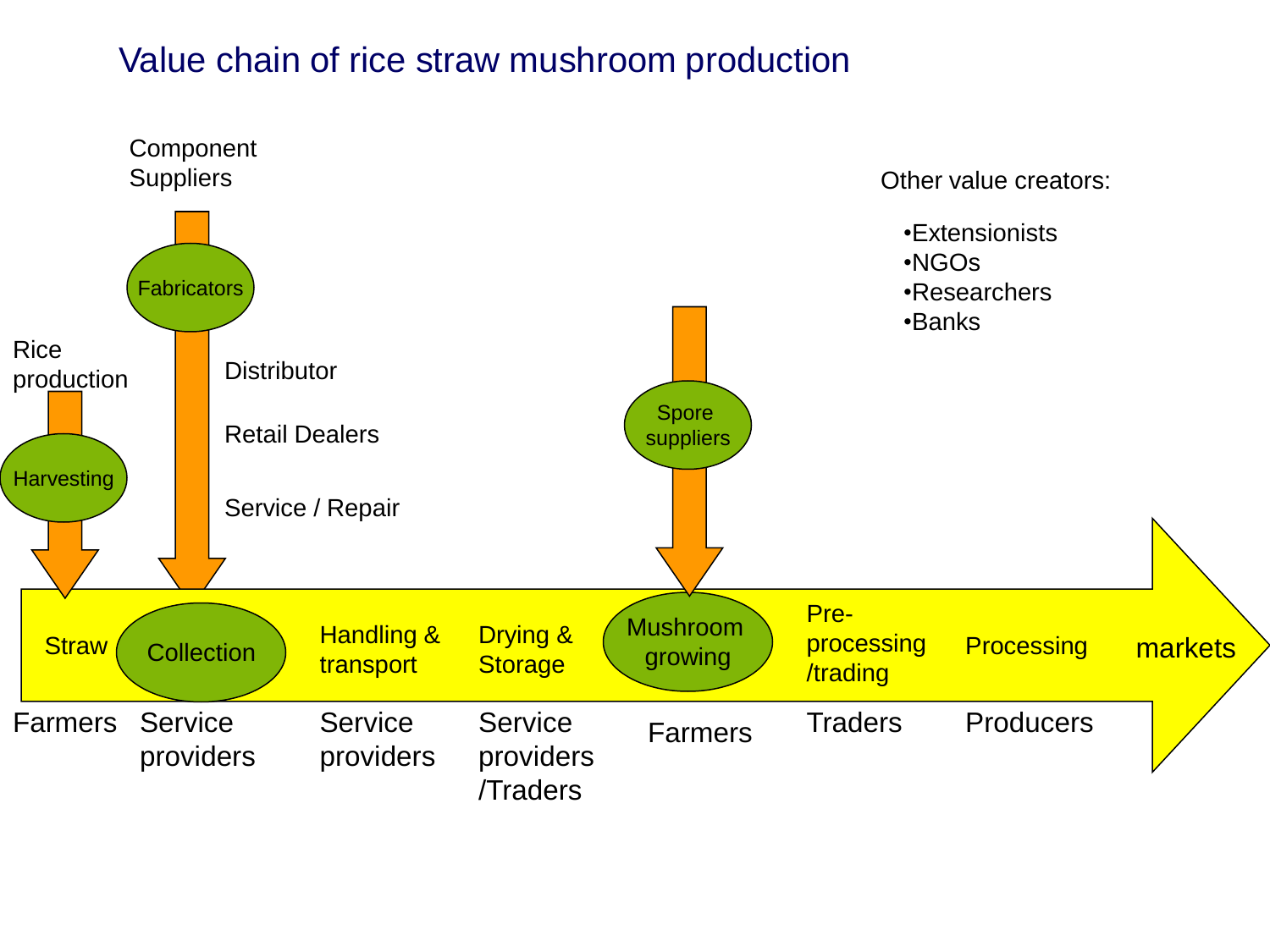#### **Business model: rice straw mushroom production**

| <b>Key Partners</b><br><b>Members of</b><br>farmers group<br><b>Private sector</b><br><b>NGO</b><br>assisting with<br>organizational<br><b>issues</b><br><b>Bank</b><br>$\bullet$<br><b>Policy makers</b><br>$\bullet$ | <b>Activities</b><br>Collection<br>Transportation<br>$\bullet$<br><b>Storage</b><br>$\bullet$<br><b>Mushroom</b><br>$\bullet$<br>growing<br>Processing<br>$\bullet$<br>Marketing<br>$\bullet$<br><b>Resources</b><br><b>Rice straw</b><br>$\bullet$<br>Infrastructure<br>$\bullet$<br>Labor<br>$\bullet$<br><b>Supplies</b><br>$\bullet$ | <b>Value</b><br><b>Proposition</b><br>Add value to<br>rice<br>production<br>Generate<br>other BM, e.g.<br>fabricators,<br>spore<br>suppliers, etc.<br><b>Reduce</b><br>environmental<br>footprint<br>caused by<br>bad practices<br>(burning,<br>incorporation) | <b>Customer</b><br><b>Relationships:</b><br>Contracts with<br>1. Farmers for straw<br>2. service providers<br>for straw,<br>collection, etc.<br>3. Processing<br>companies<br>4. Traders/exporters<br><b>Channels - selling</b><br>mushroom<br>1. Local markets<br>2. Processing<br>producers<br>3. Traders/exporters | <b>Customer</b><br><b>Segments</b><br>Farmers<br>$1_{-}$<br>2. Related<br>resource<br>suppliers<br>3.<br>Community<br>Processing<br>4.<br>producers<br>5 <sub>1</sub><br>Traders/<br>exporters |
|------------------------------------------------------------------------------------------------------------------------------------------------------------------------------------------------------------------------|------------------------------------------------------------------------------------------------------------------------------------------------------------------------------------------------------------------------------------------------------------------------------------------------------------------------------------------|----------------------------------------------------------------------------------------------------------------------------------------------------------------------------------------------------------------------------------------------------------------|-----------------------------------------------------------------------------------------------------------------------------------------------------------------------------------------------------------------------------------------------------------------------------------------------------------------------|------------------------------------------------------------------------------------------------------------------------------------------------------------------------------------------------|
| <b>Cost Structure</b><br>Land used, depreciation, maintenance,<br>interest, energy, labor, marketing                                                                                                                   |                                                                                                                                                                                                                                                                                                                                          | <b>Profit</b>                                                                                                                                                                                                                                                  | <b>Revenue Streams</b><br>Income from sales<br>Income from service provision                                                                                                                                                                                                                                          |                                                                                                                                                                                                |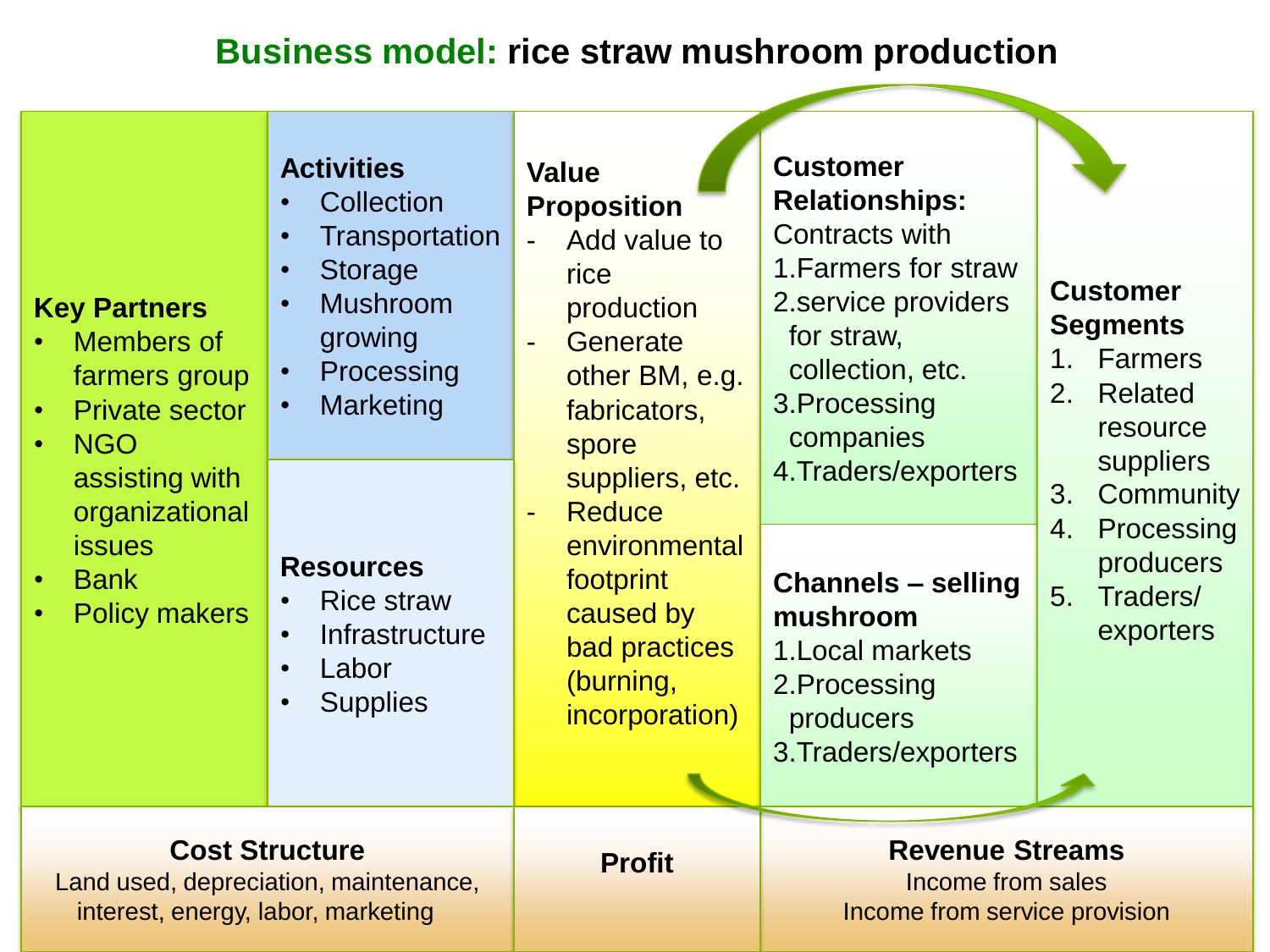### **Rice straw availability (feedstock)**

| Province               | <b>Rice</b> | <b>Estimated rice</b> | % of rice straw       |
|------------------------|-------------|-----------------------|-----------------------|
|                        | production, | straw, 1000 t         | burning in the field, |
|                        | 1000t       |                       |                       |
| (Mekong Delta)         |             |                       |                       |
| <b>Bac Lieu</b>        | 990         | 594                   | $50 - 70%$            |
| Ca Mau                 | 550         | 330                   | $70 - 80\%$           |
| Can Tho                | 1,360       | 816                   | $30 - 50\%$           |
| <b>Kien Giang</b>      | 4,400       | 2,640                 | 60%                   |
| Soc Trang              | 2,100       | 1,260                 | $60 - 80\%$           |
| <b>Tra Vinh</b>        | 1,000       | 600                   | 70%                   |
| (Central /Northern VN) |             |                       |                       |
| <b>Quang Ngai</b>      | 100         | 60                    | 20%                   |
| <b>Vinh Phuc</b>       | 335         | 200                   | 20%                   |

*Source: Nguyen Van Hung et al., 2013*

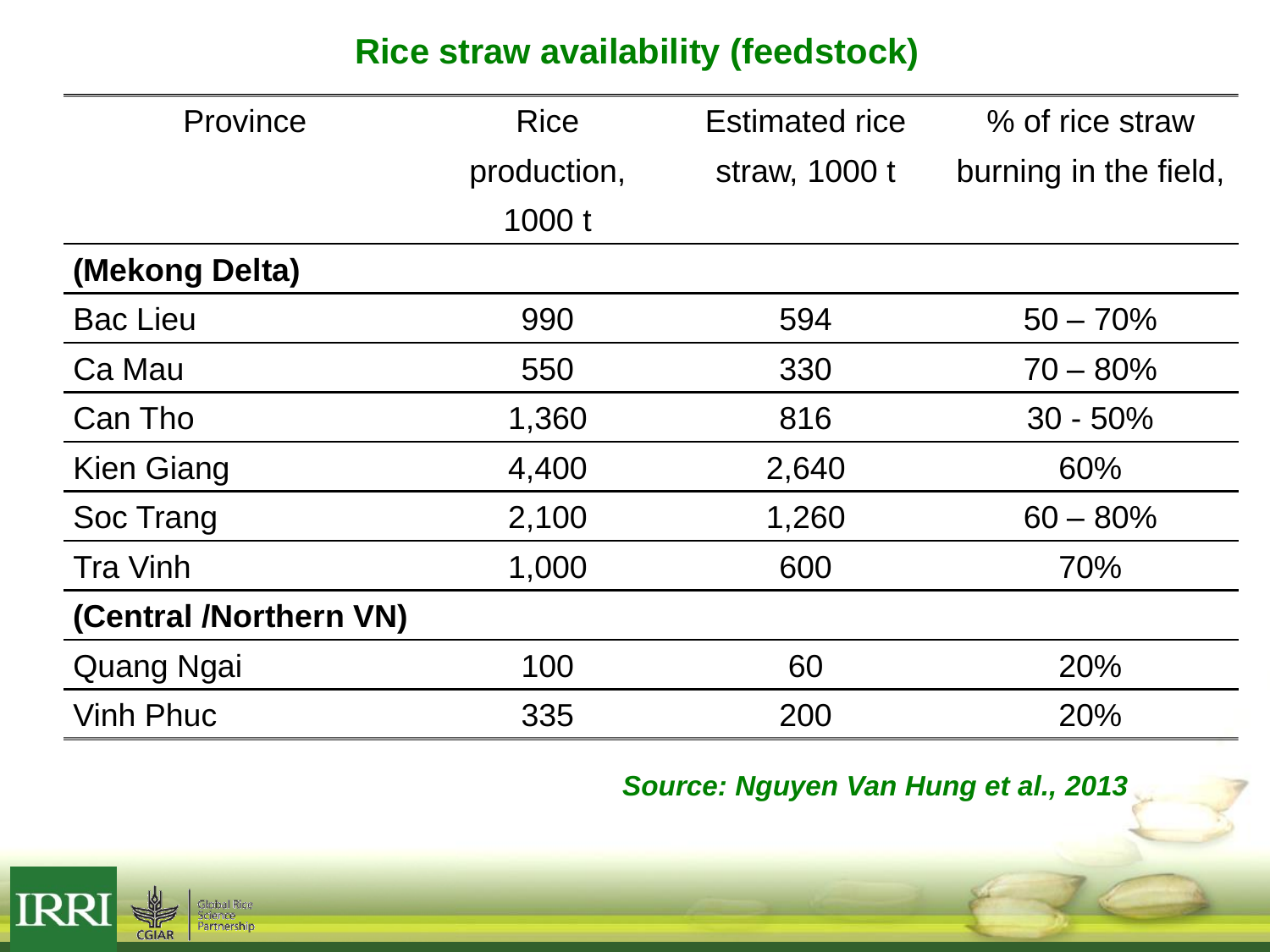### **Market of rice straw now**



| Year | Spread in<br>the field<br>(SUS/ha) | <b>Baled straw</b><br>at the field<br>(SUS/ton) | Baled straw at<br>the market<br>(SUS/ton) |
|------|------------------------------------|-------------------------------------------------|-------------------------------------------|
| 2013 | 15                                 | 96                                              | 115                                       |
| 2014 | 20                                 | 80                                              | 100                                       |
| 2015 | 30                                 | 62                                              | 95                                        |



Compress 10 roll-bales  $\rightarrow$  1 square bale

Or fermented-

packaging





Increase bale density by 400%  $(94 \rightarrow 390 \text{ kg m}^{-3}).$  $\rightarrow$ Reduce transportation cost by 60% for a 60 km driving distance using trucks. → Net profit \$US 6.2/ton (for compressing)

Source: TGU, NLU and IRRI, on-going research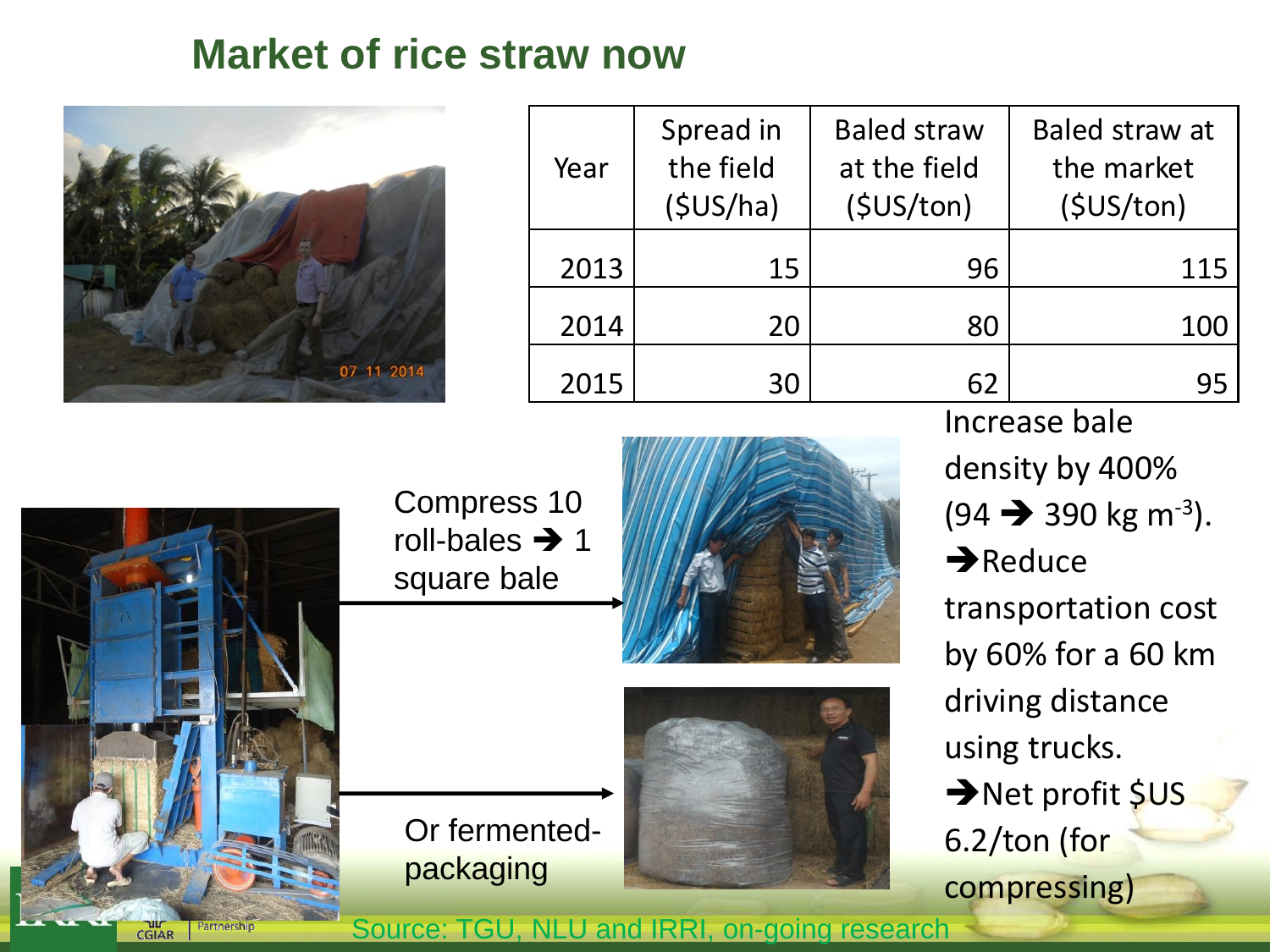### **Cost-benefits of rice straw mushroom growing**

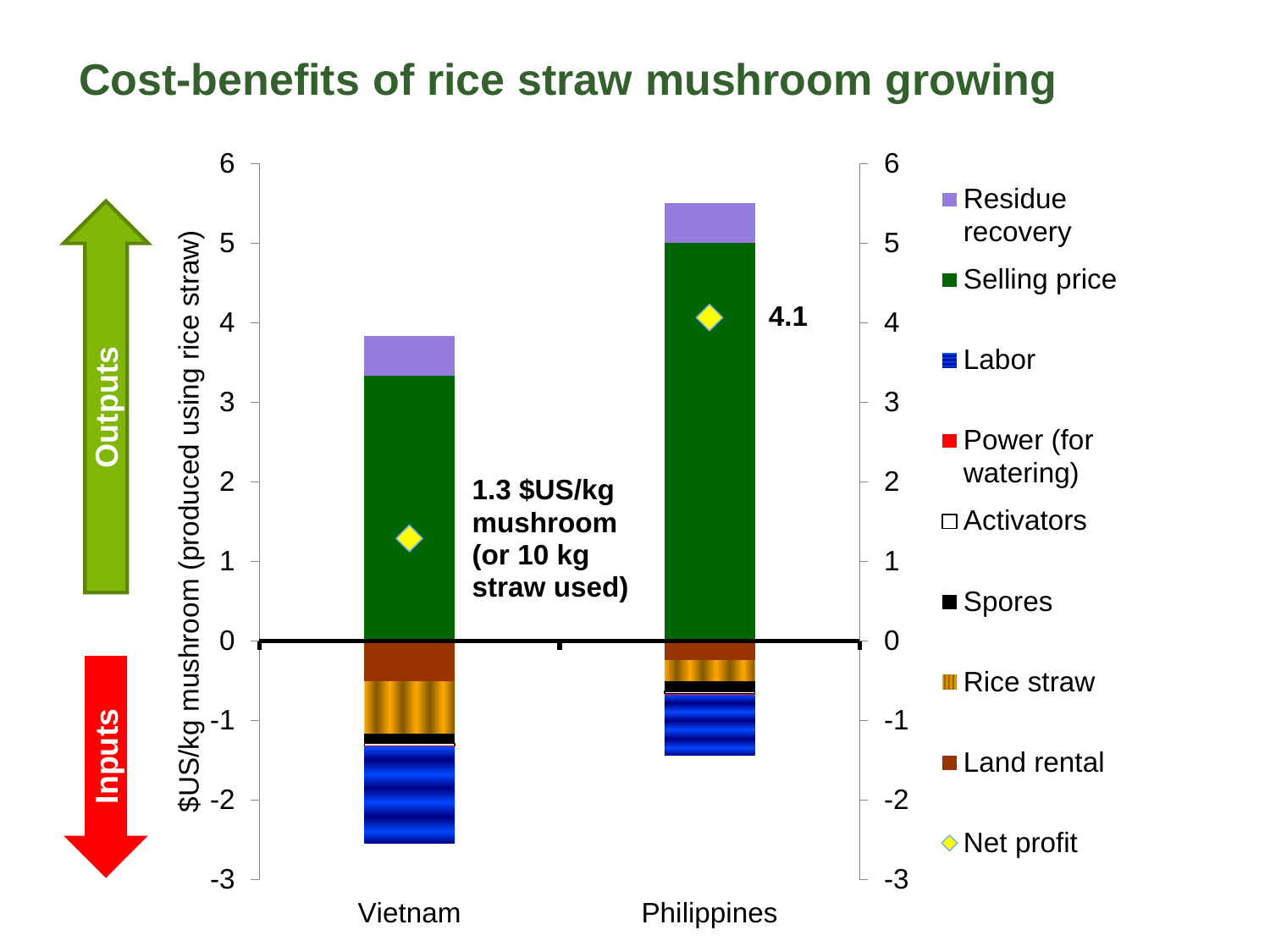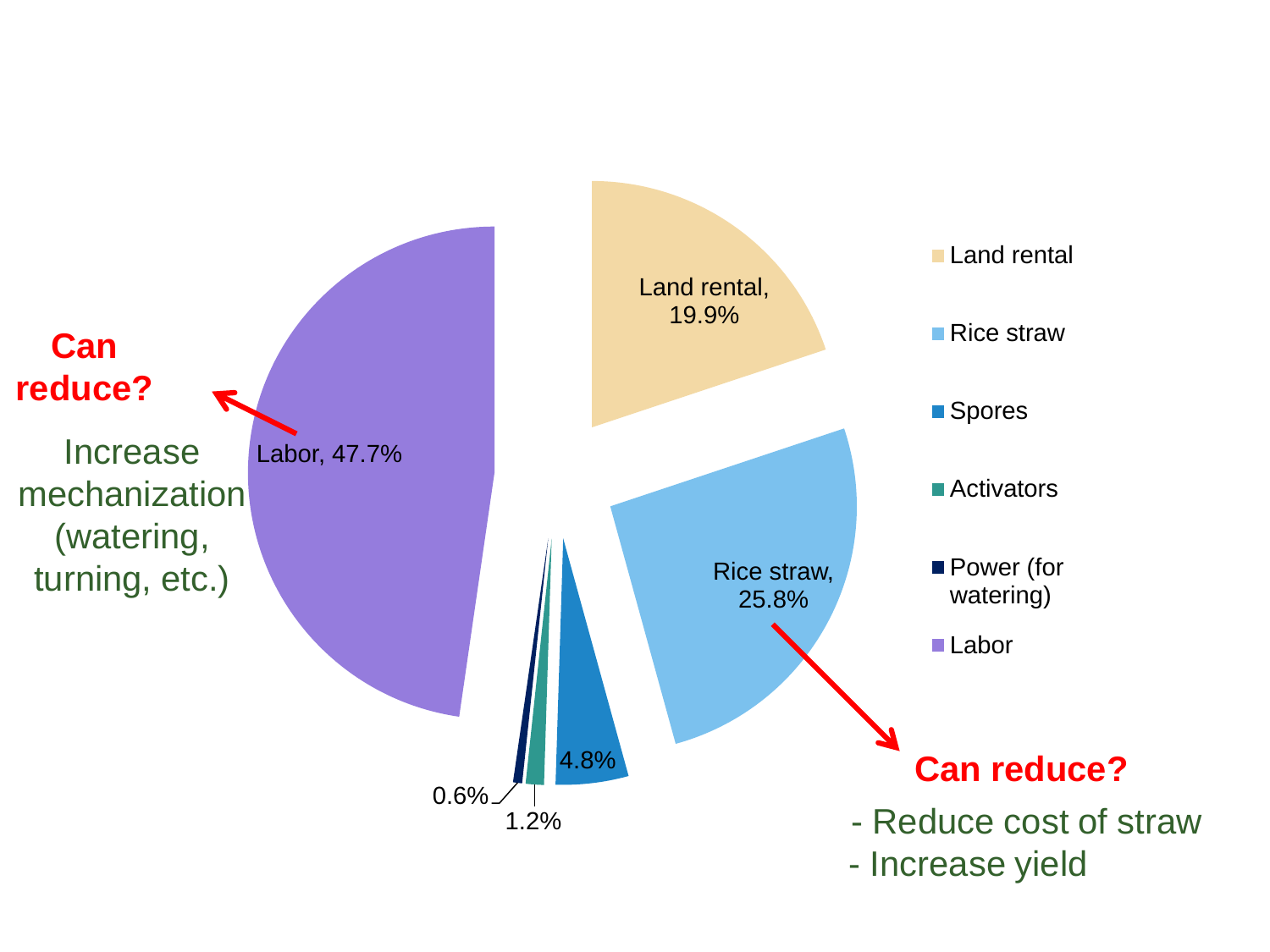### **Business model design process** (adapted from Glenn's presentation)

| 1. Mobilization: preparation<br>Frame project objectives.<br>Appropriate people,<br><b>Overestimating value</b><br>$\bullet$<br>Test preliminary business ideas<br>experience, and<br>of initial idea(s)<br>Plan<br>$\bullet$<br>knowledge<br>Assemble team<br>2. Understanding: Research and analyze the elements needed<br>Scan environment<br>$\cdot$ Over-researching $\rightarrow$<br>• Deep understanding<br><b>Study potential customers</b><br>of potential target<br>disconnect between<br>Interview key personnel/experts<br>markets<br>research and<br>Research what has already been tried<br>• Looking beyond the<br>objectives<br>(e.g. examples of failures and their<br>· Biased research<br>traditional<br>causes)<br>boundaries<br>because of<br>Collect ideas and opinions<br>delinking target<br>precommitment to<br>markets<br>certain business<br>idea | <b>Activities</b> | <b>Key success</b><br>factors | <b>Key dangers</b> |
|------------------------------------------------------------------------------------------------------------------------------------------------------------------------------------------------------------------------------------------------------------------------------------------------------------------------------------------------------------------------------------------------------------------------------------------------------------------------------------------------------------------------------------------------------------------------------------------------------------------------------------------------------------------------------------------------------------------------------------------------------------------------------------------------------------------------------------------------------------------------------|-------------------|-------------------------------|--------------------|
|                                                                                                                                                                                                                                                                                                                                                                                                                                                                                                                                                                                                                                                                                                                                                                                                                                                                              |                   |                               |                    |
|                                                                                                                                                                                                                                                                                                                                                                                                                                                                                                                                                                                                                                                                                                                                                                                                                                                                              |                   |                               |                    |
|                                                                                                                                                                                                                                                                                                                                                                                                                                                                                                                                                                                                                                                                                                                                                                                                                                                                              |                   |                               |                    |
|                                                                                                                                                                                                                                                                                                                                                                                                                                                                                                                                                                                                                                                                                                                                                                                                                                                                              |                   |                               |                    |

**IRR** 

**Global Rice** Science-Partnership

**CGIAR**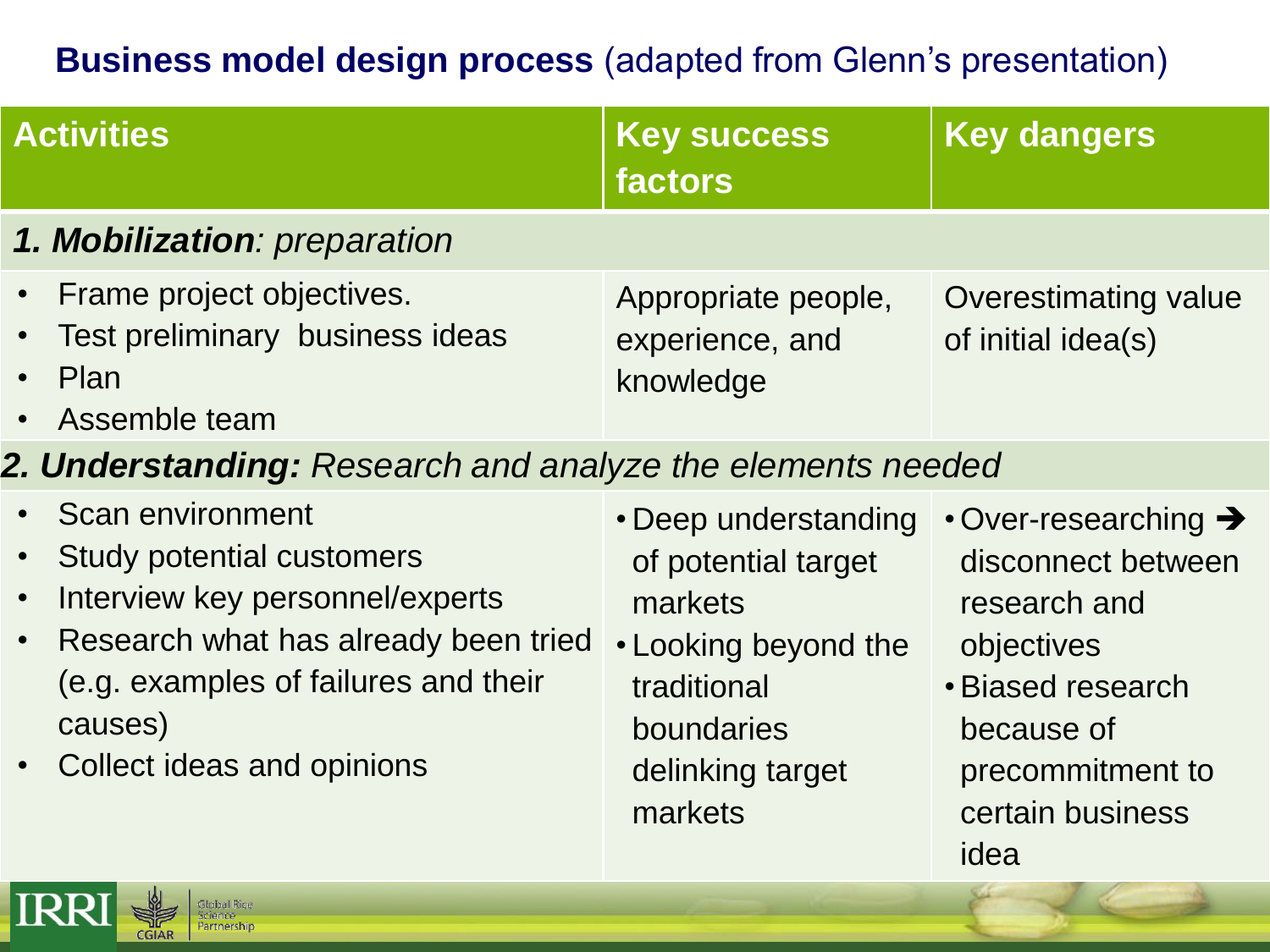#### **Business model design process** (con't)

ய

w

CGIAR

Partnership

| <b>Activities</b>                                                                | <b>Key success factors</b>                                                                                                                                | <b>Key dangers</b>                                                                          |  |
|----------------------------------------------------------------------------------|-----------------------------------------------------------------------------------------------------------------------------------------------------------|---------------------------------------------------------------------------------------------|--|
| 3. Design: Adapt and modify the business model in response to market<br>research |                                                                                                                                                           |                                                                                             |  |
| <b>Brainstorm</b><br>Prototype<br>Test<br><b>Select</b>                          | • Co-create with people from<br>across the organization<br>• Ability to see beyond status<br>quo<br>• Efforts to explore multiple<br>business model ideas | • Watering down or<br>suppressing bold ideas<br>• Falling in love with ideas<br>too quickly |  |
|                                                                                  | 4. Implementation: Implement the business model prototype in the field                                                                                    |                                                                                             |  |
| Communicate and<br>involve<br><b>Execute</b>                                     | • Best practice management<br>• Ability and willingness to<br>rapidly adapt the business<br>model<br>• Align "old" and "new" business<br>models           | • Weak of fading momentum                                                                   |  |
| <b>Global Rice</b>                                                               |                                                                                                                                                           |                                                                                             |  |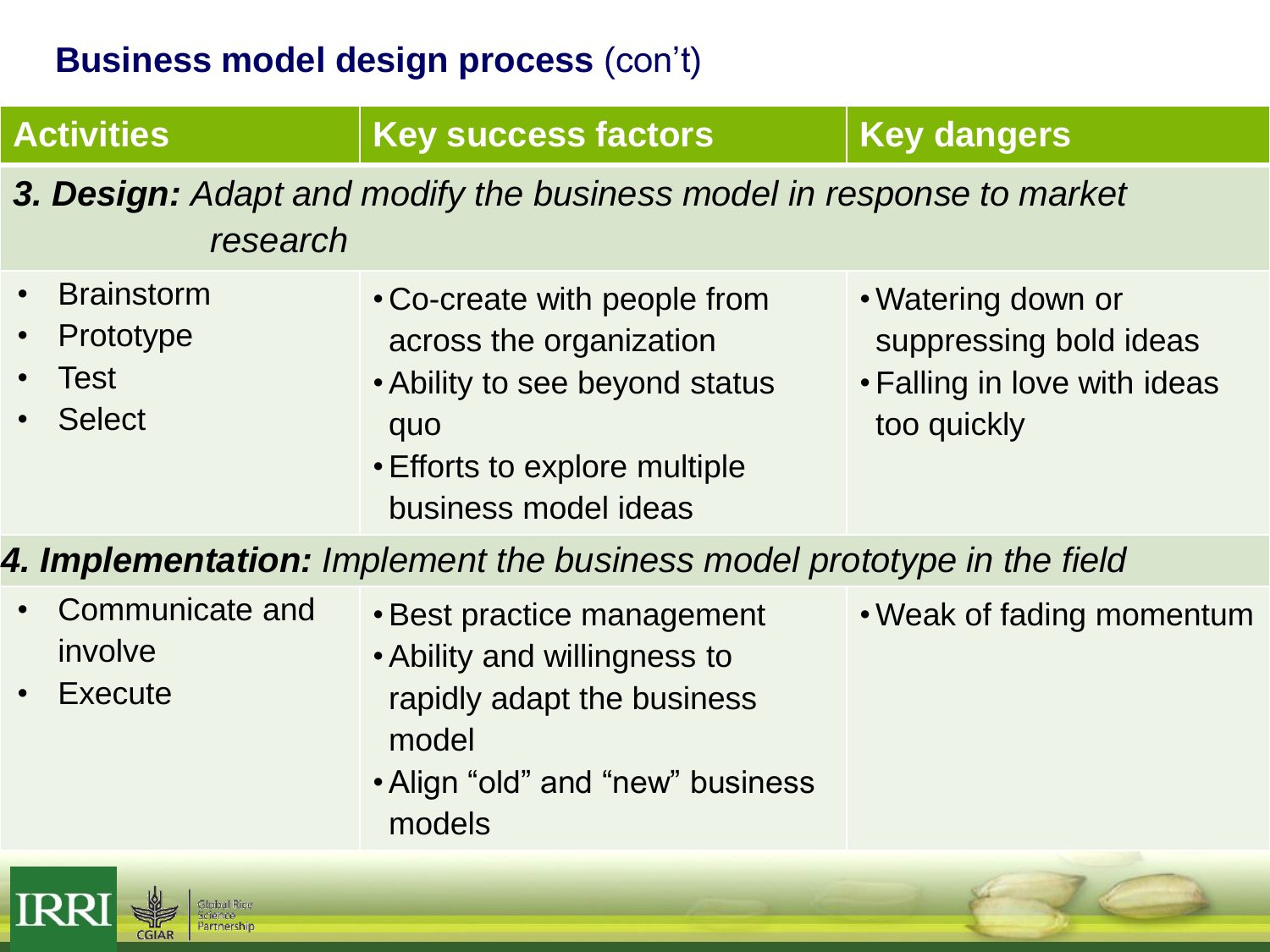#### **Business model design process** (con't)

| <b>Activities</b>                                                                                                                                                                                               | <b>Key success</b><br>factors                                                       | <b>Key dangers</b>                                            |
|-----------------------------------------------------------------------------------------------------------------------------------------------------------------------------------------------------------------|-------------------------------------------------------------------------------------|---------------------------------------------------------------|
| <b>5. Manage:</b> Adapt and modify the business model in response to market<br>reaction                                                                                                                         |                                                                                     |                                                               |
| Scan the environment<br>Continuously assess your business<br>model<br>Rejuvenate or rethink your model<br>Align business models throughout<br>the enterprise<br>Manage synergies or conflicts<br>between models | • Long term<br>perspective<br>• Proactiveness<br>• Governance of<br>business models | • Becoming victim of<br>your own success,<br>failing to adapt |
|                                                                                                                                                                                                                 |                                                                                     |                                                               |